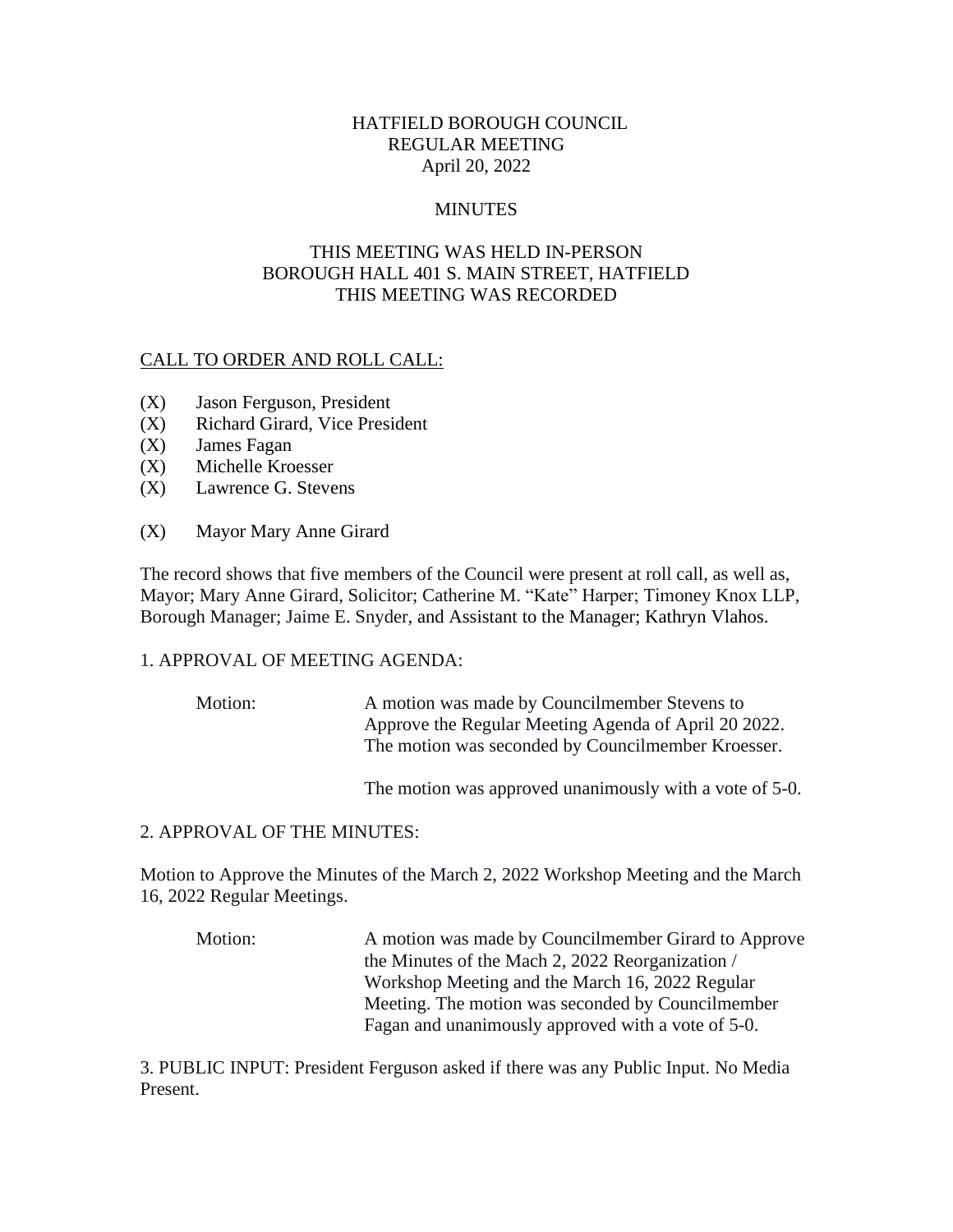4. ANNOUNCEMENTS: Manager Snyder made the following announcements:

- Next Council Meetings May 4, 2022 Workshop and May 18, 2022 Regular Meeting @ 7:30PM in Council Chambers
- HEROC is Scheduled to Meet Wednesday, April 27, 2022 @ 8:00AM in Council Chambers
- Next Planning Commission Meeting is Scheduled for May 2, 2022, @ 7:00PM in Council Chambers
- Borough of Hatfield Earth Day Event Saturday, April 23, 2022 from 8:00AM - 12:00PM at Franconia Auto Repair
- The Borough Offices will be closed Thursday, April 28, 2022 from 12:00PM-1:00PM for Training
- Conditional Use Hearing for Hattricks Sports Bar and Grill 64 E. Lincoln Avenue is Scheduled for Wednesday, May 4, 2022 @ 7:30PM in Council Chambers
- Spring Town Hall is Scheduled for Wednesday, May 11, 2022 @ 7:00PM with a Meet and Greet from 6:00PM-7:00PM at the Municipal Building
- 5. April 24, 2022 Borough-wide Power Outage Discussion

# 6. NEW BUSINESS / DISCUSSION ITEMS:

A. Conditional Use Hearing 390 W. Vine Street

# 7. OLD BUSINESS:

- A. Resolution 2022-05 Liberty Bell Trail Feasibility Study
- B. Deputy Tax Collector
- C. PSAB Conference Voting Delegate and Alternate

# 8. ACTION ITEMS:

A. Motion to Consider Advertising a Conditional Use Hearing for 390 W. Vine Street for a Public Hearing to be held May 18, 2022, at 7:30PM

Motion: A motion was made by Councilmember Stevens to Approve Advertising a Conditional Use Hearing for 390 W. Vine Street for a Public Hearing to be held May 18, 2022, at 7:30PM The motion was seconded by Councilmember Girard.

President Ferguson asked if there were any comments or questions. There were no comments or questions.

The motion was approved unanimously with a vote of 5-0.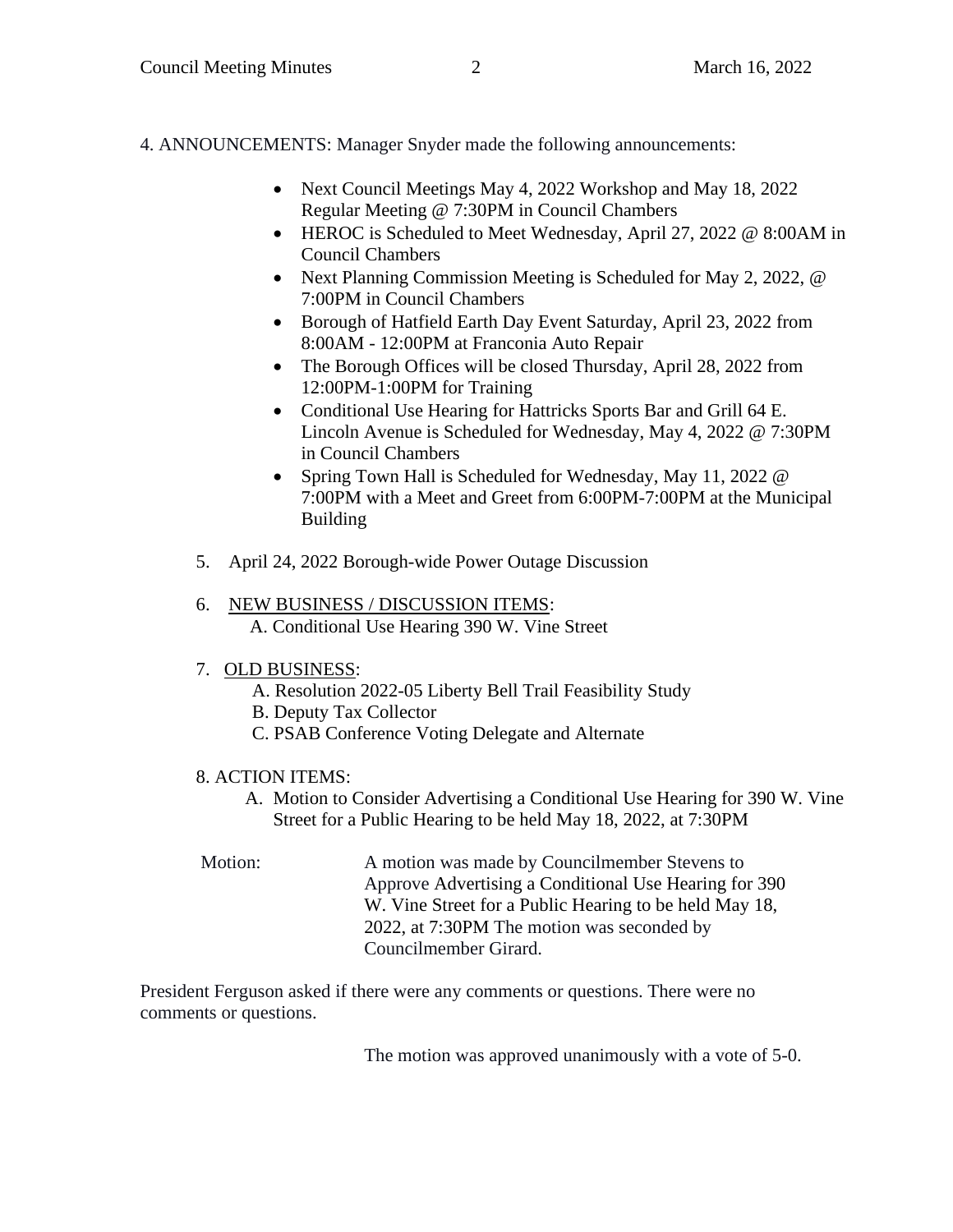- B. Motion to Consider Resolution 2022-05 Accepting the Liberty Bell Trail Feasibility Study
- Motion: A motion was made by Councilmember Stevens to Approve Resolution 2022-05 Accepting the Liberty Bell Trail Feasibility Study. The motion was seconded by Councilmember Fagan.

President Ferguson asked if there were any comments or questions. There were no comments or questions.

The motion was approved unanimously with a vote of 5-0.

C. Motion to Consider Appointing Rafi Baharudeen as the Borough of Hatfield Deputy Tax Collector

Motion: A motion was made by Councilmember Girard to Appoint Rafi Baharudeen as the Borough of Hatfield Deputy Tax Collector. The motion was seconded by Councilmember Fagan.

President Ferguson asked if there were any comments or questions. There were no comments or questions.

The motion was approved unanimously with a vote of 5-0.

- D. Motion to Consider Naming Lawrence G. Stevens as the 2022 PSAB Voting Delegate and naming Jaime E. Snyder as the Alternate
- Motion: A motion was made by Councilmember Kroesser to Approve Naming Lawrence G. Stevens as the 2022 PSAB Voting Delegate and naming Jaime E. Snyder as the Alternate. The motion was seconded by Councilmember Fagan.

President Ferguson asked if there were any comments or questions. There were no comments or questions.

The motion was approved unanimously with a vote of 5-0.

10. MOTION TO APPROVE PAYMENT OF THE BILLS: